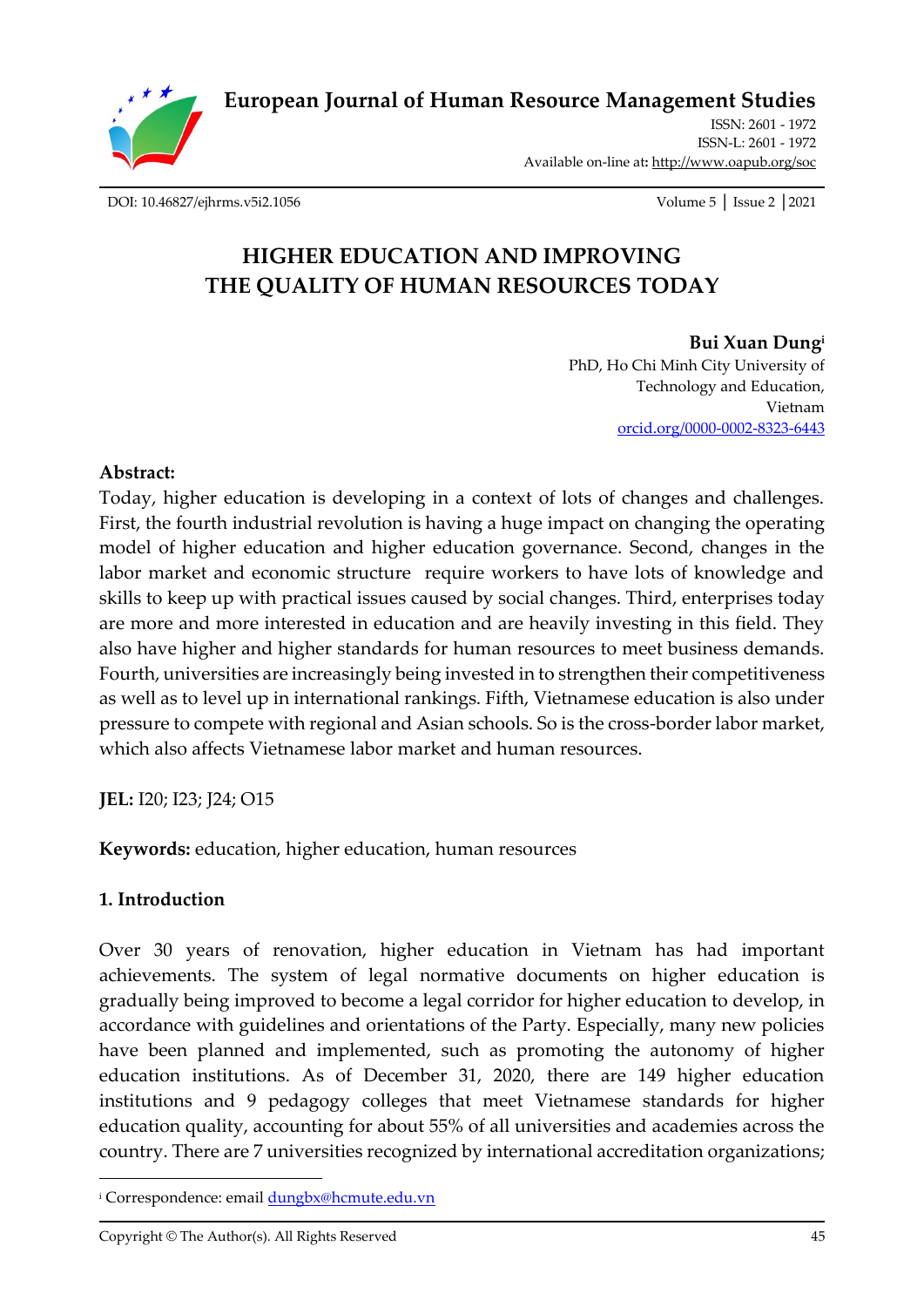145 training programs of 43 universities accredited according to domestic standards; and 195 programs of 32 universities accredited according to regional and international standards. In addition to accreditation, over the years, Ministry of Education and Training as well as universities in Vietnam also attach special importance to the ranking of universities. In 2018, for the first time in the history of Vietnamese higher education, two national universities were listed in top 1,000 universities around the world, according to QS World University Rankings. To date, Vietnam has had 4 universities in the top 1,000 in the world; 11 in QS Asian rankings; many fields of training in the world's top 500, etc... Those are results of the breakthrough of higher education in Vietnam.

In the past 20 years, with the orientation of "*Education and training together with science and technology as the leading national policy*", "*considering investment in education as one of the main directions of development investment to create conditions for education to advance and effectively serve socioeconomic development*ii", higher education has had certain achievements, and provided the country with millions of people with associate or bachelor's degree as well as tens of thousands of workers with master's and doctoral degree. This is the key force and the core in building and developing our country. However, in order to accelerate the process of industrialization and modernization of the country in the period of renovation and international integration, the quality of higher education in Vietnam still has many issues to discuss.

First of all, let's talk about the philosophy of education. Simply put, philosophy of education is the system of perspectives that govern, lead and create the foundation for practical educational activities, which is first and foremost the view on the missions and objectives of education. Each country needs to define its own philosophy of education and amend and supplement such philosophy depending on the situation and tasks of each stage. However, in general, education philosophy must aim to produce talented people with good awareness of citizen responsibilities to serve the country. UNESCO has introduced a system of education philosophy consisting of the following points: 1. Education is the key to solve problems of social life. 2. Learn, continue to learn, and learn throughout life. 3. There are 4 pillars of education: Learning to know; learning to do; learning to live together; learning to be<sup>iii</sup>. So, what is the education philosophy of our country in the current context of industrialization, modernization and international integration? There have been many different opinions from scholars and researchers; however, a unified agreement is yet to be reached to clearly define the basic goals to be achieved of education, especially higher education. This inevitably leads to unwanted results.

Many people are complaining about the quality of higher education in Vietnam. They said that there are a lot of bachelors, masters and doctors, but their competence is questionable. Some years ago, only postgraduate training was criticized, but in recent years, even undergraduate training is considered "alarming". Therefore, although the doors of universities are always open, every year, many fail to fulfill their admission

ii Resolution No. 04-NQ/TW of the 4th meeting of the Party's Central Executive Committee (session VII) iii <https://www.qdnd.vn/van-hoa-giao-duc/giao-duc/viet-nam-can-co-mot-triet-ly-giao-duc-moi-556026>

[European Journal of Human Resource Management Studies](https://oapub.org/soc/index.php/EJHRMS/index) - Volume 5 | Issue 2 | 2021 46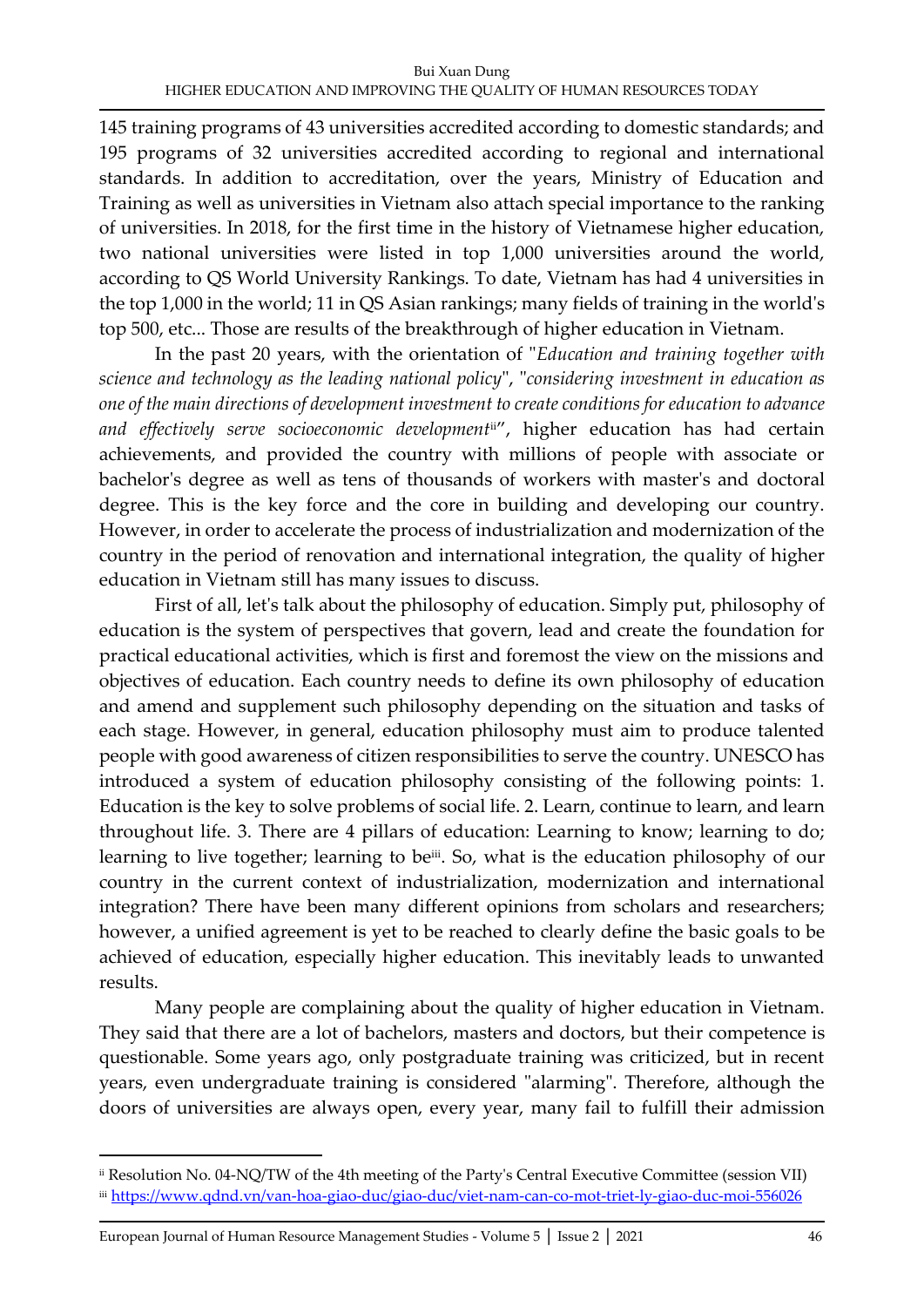target, while good students rush to study abroad. This situation exists because our higher education still has many weaknesses and is not confident to equip students with good knowledge and meet requirements of the labor market in the current context.

First and foremost, the curriculum in universities must be subject to a standard framework approved by Ministry of Education and Training. That is absolutely not wrong; however, it spreads out too much: everything is learned, but in a superficial way and not associated with reality. In fact, students must study very hard for their exams, but they don't know how the knowledge they learn will be applied later and tend to forget everything once they passed the tests. Some students cannot remember even the basic knowledge. The contents of curriculum are often not updated with knowledge of the world, and many are outdated for up to 30-40 years. So how can our students be able to integrate and compete intellectually in the world once they graduate? Not to mention, training programs still follow the path of many years ago, meaning they are more theoryheavy, less practical and not associated with the needs of the labor market, so students can hardly do the job right after graduating. This is a huge waste of money and time of not only the society and families, but also students themselves, because they are wasting their prime age for the good-for-nothing knowledge instead of absorbing more useful one.

As for textbooks, everyone understands that textbooks play a crucial role in teaching and expanding knowledge of students. In Western universities, textbooks are carefully researched and compiled, with annual updates; and their libraries are a huge repository of knowledge that students can use anytime. However, in our country, textbooks are mainly self-compiled. It is worth noting that some books have very simple contents which are outdated or even wrong. Domestic universities all have their own library, but the number of books, especially reference ones, is not many. Some libraries are foreign-aided, but all they have are old books. The shortage and obsolescence of both textbooks and reference books lead to the fact that students are lacking scientific knowledge in terms of both quantity and quality compared to the general level in the region and the world.

Teaching methods in our universities are still mainly "monologue" and "passive learning". It means that teachers teach and students note the lessons down, and then follow textbooks like a machine. When a test is coming, students must memorize the knowledge they learned without knowing what use it will have in their future career, and thus their learning process is often for passing the tests. Many teachers also design the tests like a puzzle to "trick" students rather than to properly and adequately assess students' knowledge. This method of teaching and assessment has followed students from primary education to secondary and tertiary ones. This method makes students excel in learning by heart, but also creates passive people who are lazy to think and unable to develop imaginary thinking, creativity, initiative, independence and practical skills. These are the consequences of our traditional way of education, partly due to the cultural norms of Confucian society, where teachers are respected while students are considered discourteous and rude to question their teachers. Many teachers themselves also do not encourage their students to ask questions, so knowledge is almost crammed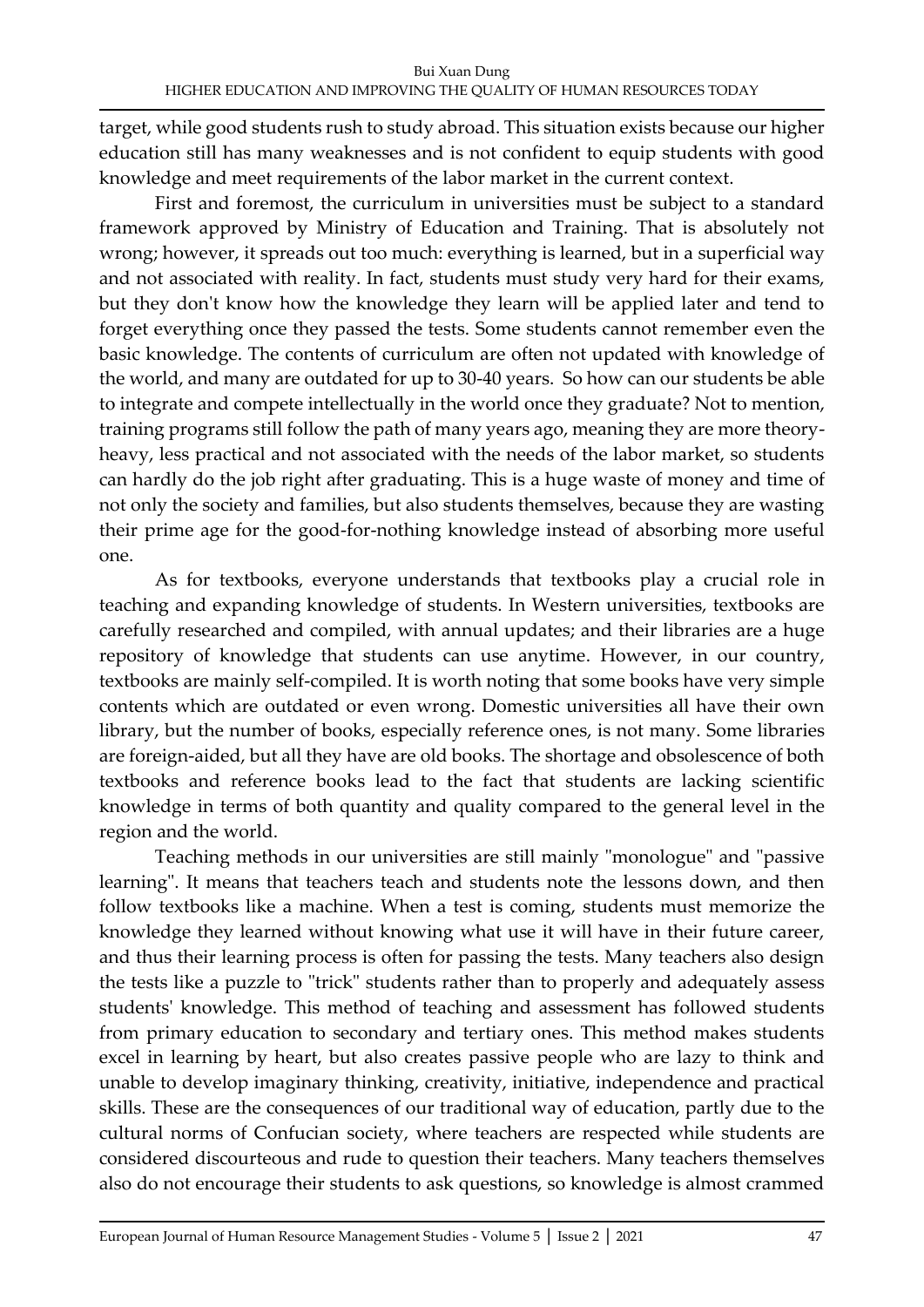into student's head. That is totally opposite to the trend of education in the world today, where the interactions between teachers and students as well as between students and students are especially encouraged to better understand the existing weaknesses of each student and for them to develop independent thinking, communication and cooperation skills - which are extremely important factors for their future career.

One thing that is worth mentioning when it comes to training high-quality human resources is educating students of ethics and sense of citizenship. High-quality human resources consist of people who not only are "talented" in their fields, but also "morally good", as President Ho Chi Minh once said. If a talented person has no sense of citizenship and responsibilities at work, always considers their interests first, or lacks professional conscience, cooperative attitude, honesty, etc., then that person, no matter what field he works in or which position he holds, cannot truly devote himself to the organization and the country. As our country is boosting industrialization, modernization and international integration, the standard for moral qualities and responsibilities of each citizen is getting higher, as the market economy will have many negative impacts on and shake the belief of each person. However, it seems that higher education in our country is disregarding this issue. Universities mainly focus on conveying knowledge as stipulated by Ministry of Education and Training, and by doing that, teachers are considered to have completed their tasks.

# **2. Solutions**

The 11<sup>th</sup> National Party Congress pointed out the need for fundamental and comprehensive renovation of education. For higher education, renovation to improve its quality is all the more necessary and urgent, as the country is accelerating the cause of industrialization, modernization and international integration. This requires us to clearly define our objectives and have a high determination (not only in the education sector but also the political will of leaders from central to local level to create consensus and efforts). Continuing to implement the policy of fundamental and comprehensive renovation in education and training set out in Resolution of the  $9<sup>th</sup>$  session of the  $11<sup>th</sup>$  Party Central Committee (NQ 29-NQ/TW), the 12<sup>th</sup> Party Congress proposed the following directions: Education is the top national policy. Education and training must be developed to improve people's intellect, train human resources and foster talents. Strongly transiting education from mainly equipping learners with knowledge to comprehensively developing capabilities and qualities of learners; developing education and training in association with the needs for socioeconomic development, construction and defense of the Fatherland, science and technology advances; striving in years to come to create fundamental and strong changes in terms of quality and efficiency of education and training, so that by 2030, Vietnam's education reaches advanced level in the region.

First, renovating higher education must be carried out from admission to training, in order to offer valuable products to the labor market. In recent years, the number of universities in Vietnam has increased rapidly. It seems that universities just spring up like mushrooms without paying attention to whether they are able to teach well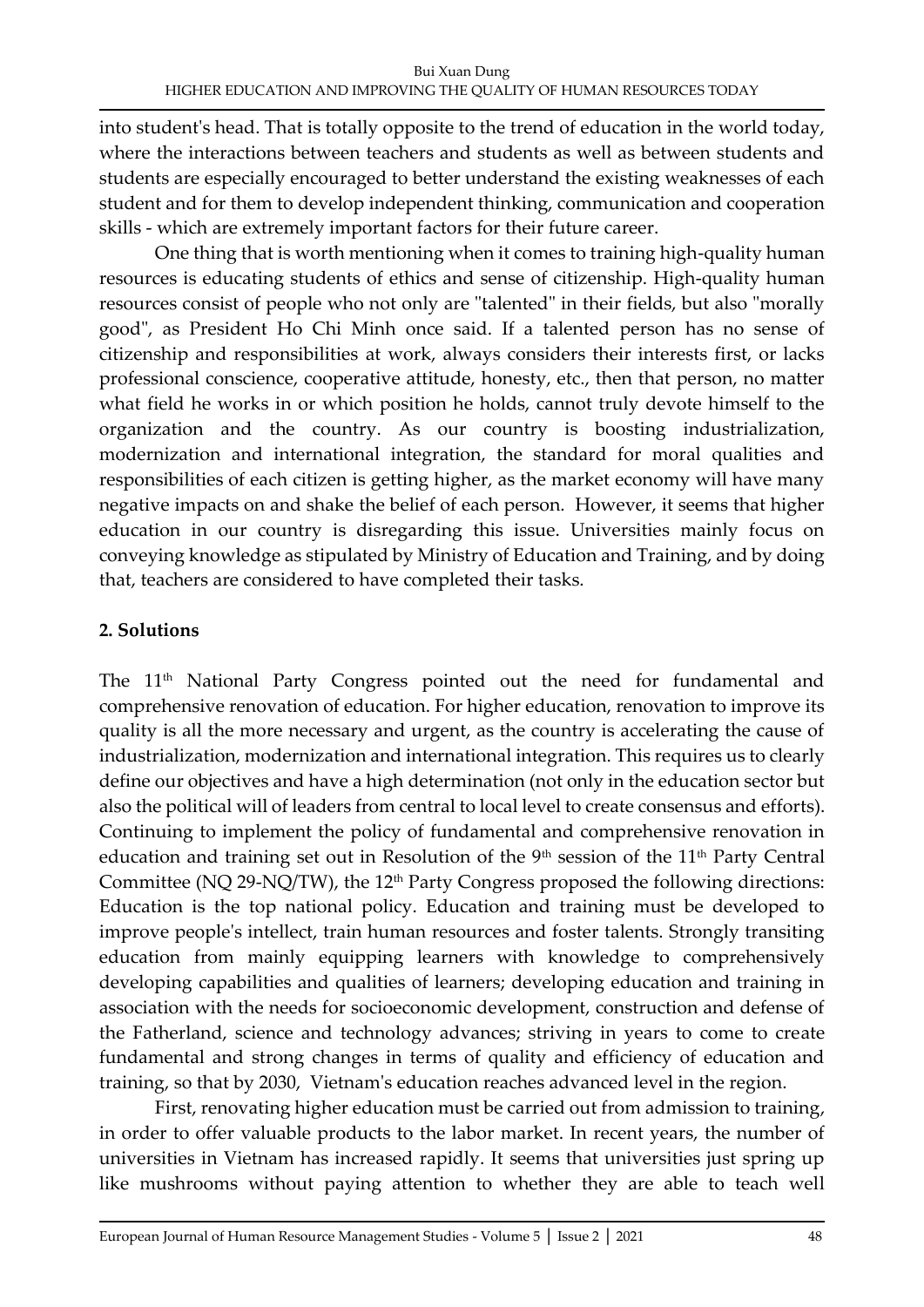(including the number of qualified lecturers, facilities, etc.). Quality of admission has also become a serious problem that has been warned by the media. With such a way to attract students, and that training is still limited (as presented above), it is inevitable that there cannot be high-quality human resources, especially in the context of fierce intellectual competition today. In particular, it is recommended to review universities and only those with sufficient capacity in all aspects are allowed to carry out the training. The number of universities should be reduced by introducing a set of criteria for what needs to be achieved. Every year, Ministry of Education and Training should announce the rankings of universities based on different criteria. Regarding admission, schools must use the same set of entrance exams, the minimum score for admission must also be relatively high, so that there will not be an inconsistence between students of schools in terms of entrance score. Both of these can easily lead to a large number of students not attending higher education institutions, which can be solved by encouraging them to apply for vocational schools (which provide specialized training in skills of a certain profession) or taking in-service training courses to fulfill their dream; however, the degrees must be clearly distinguished between full-time training and part-time training for avoidance of doubt.

Second, the curriculum must be renovated by reducing the number of subjects that are not really practical. Some subjects may not require students to go to lectures, but to do the research by themselves and turn in reports, thus saving time to focus on main subjects and increase the ability to self-study of students. The link between learning and practice must be strengthened by a policy of coordination between Ministry of Education and other ministries to make it an obligation for production and business institutions to receive interns, assign and guide them properly to do the job, so that students can experience the real world while they are still being trained at schools. In addition, there should be regulations on inviting leading experts, senior managers and directors from enterprises to participate in teaching specialized subjects. This can help universities to reduce the burden of serious shortage of teachers, and at the same time increase teaching quality and connect knowledge of students to practical experience of working people. Along with that, it is also necessary to change the way of compiling textbooks, select the best teachers for compilation, learn from the experience and textbooks of foreign countries and update the latest knowledge, so that our students do not lag behind.

Third, it is required to renovate teaching methods, which has a lot to do with the capability of teachers. If a good teacher has good pedagogical methods, he not only is able to fully equip students with knowledge in the best way, but also can inspire the love for the profession and the desire to learn of students. The problem is that there is a lack of lecturers with master's or doctoral degree in our country (especially in localities), and the training quality for these degrees is also limitediv. Lecturers are mainly striving to meet the criteria set by Ministry of Education and Training in order to be in charge of classes, rather than being interested in improving their actual competence. That

iv [http://cand.com.vn/giao-duc/Nghich-ly-giao-su-tien-sy-nhieu-nhung-it-cong-trinh-cong-bo-quoc-te-](http://cand.com.vn/giao-duc/Nghich-ly-giao-su-tien-sy-nhieu-nhung-it-cong-trinh-cong-bo-quoc-te-480433/)[480433/](http://cand.com.vn/giao-duc/Nghich-ly-giao-su-tien-sy-nhieu-nhung-it-cong-trinh-cong-bo-quoc-te-480433/)

[European Journal of Human Resource Management Studies](https://oapub.org/soc/index.php/EJHRMS/index) - Volume 5 | Issue 2 | 2021 49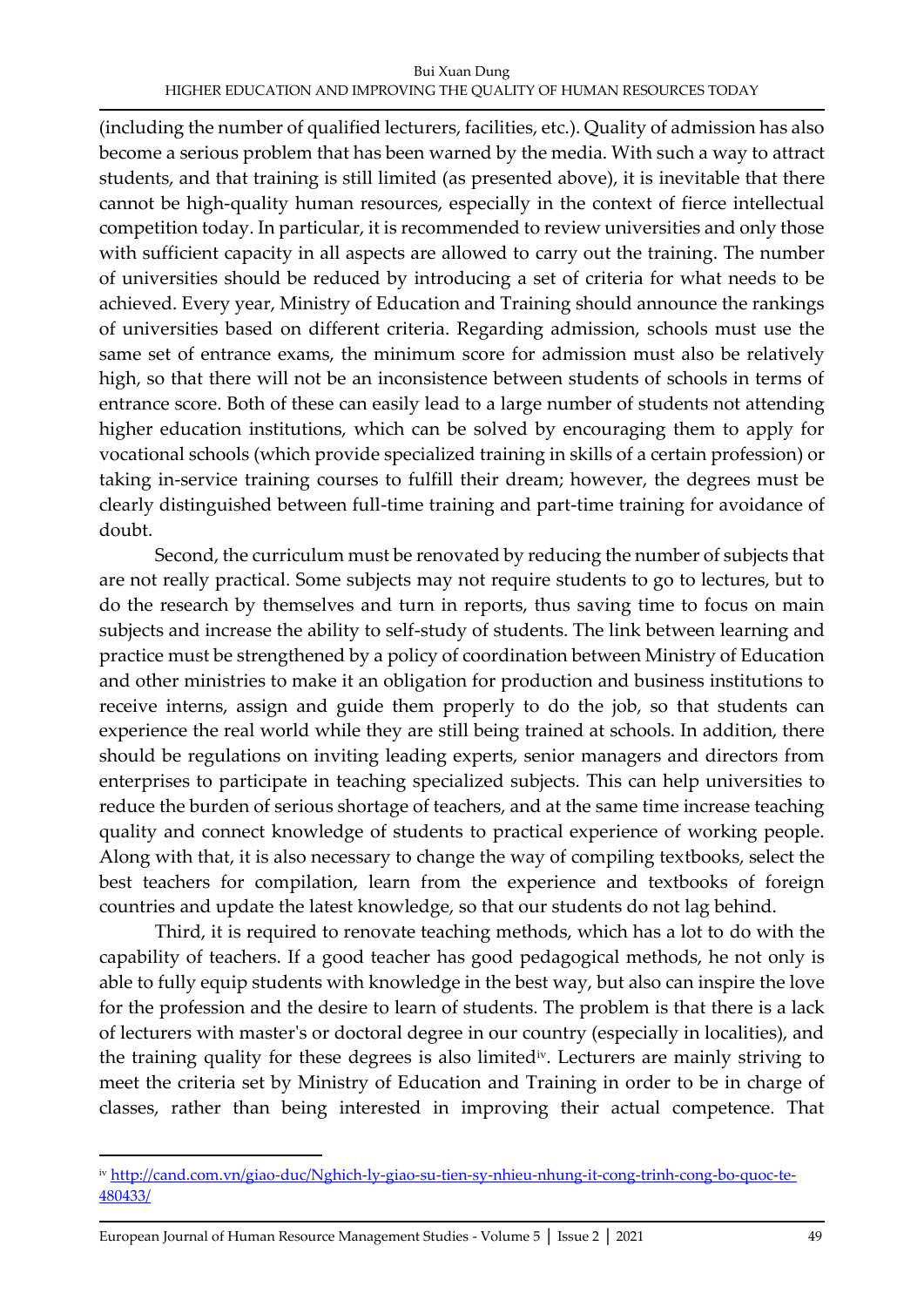#### Bui Xuan Dung HIGHER EDUCATION AND IMPROVING THE QUALITY OF HUMAN RESOURCES TODAY

competence includes professional capability, teaching capability and research capability. Among them, lecturers mostly pay attention to professional and teaching capabilities, but are hardly interested in doing research, although this is a very important capability that creates knowledge and is a necessary part of universities. In addition, even the recruitment of lecturers is still improper in some places and at some points of time: those who are not really worthy are chosen while the truly capable ones are ignored because they don't have "*good relationships*". If the quality of teachers is not good, it is difficult to have good students. Therefore, in addition to selecting the right teachers, each university must have plans to regularly cultivate and improve professional qualifications of their lecturers, through: (1) long-term and full-time training (master's and doctoral degrees), (2) continuous training and cultivation to suit the development needs of each school and faculty; (3) requiring lecturers to study themselves and constantly improve their capabilities; (4) creating favorable environment and conditions for lecturers to promote their capabilities and always having assessments and emulations in place.

Last but not least, let's not forget to mention the issue of ensuring living standard for lecturers, so that this intellectual force is fully dedicated to the profession. This can only be achieved when the State has a worthy remuneration and incentive policy for teachers. However, once there is a reasonable policy, lecturers are also required to be really responsible for their work by rigorously assessing the quality of students, in which responsibilities of each teacher and each department in the training are clearly defined, to avoid the fact that "*students who have been admitted will definitely graduate*" while lecturers rush to teach in-service courses or teach in other localities, etc. to increase their income.

## **3. Conclusion**

Education is the cause of the whole Party and the entire people, and it cannot be completed overnight. However, as our country is falling behind compared to the general level of education in the region and the world, for our human resources to make more progress and meet the requirements of industrialization, modernization and international integration, we must act quickly with determination and methodical ways following a certain roadmap to success.

### **Conflict of Interest Statement**

The author declares no conflicts of interests.

### **About the Author**

Bui Xuan Dung is a lecturer of Faculty for high quality training, Ho Chi Minh City University of Technology and Education, Ho Chi Minh City, Vietnam. He studies philosophy, human philosophy, human resources, culture and politics. He obtained his PhD in VNUHCM-University of Social Sciences and Humanities in 2016, with specialization Dialectical materialism and historical materialism.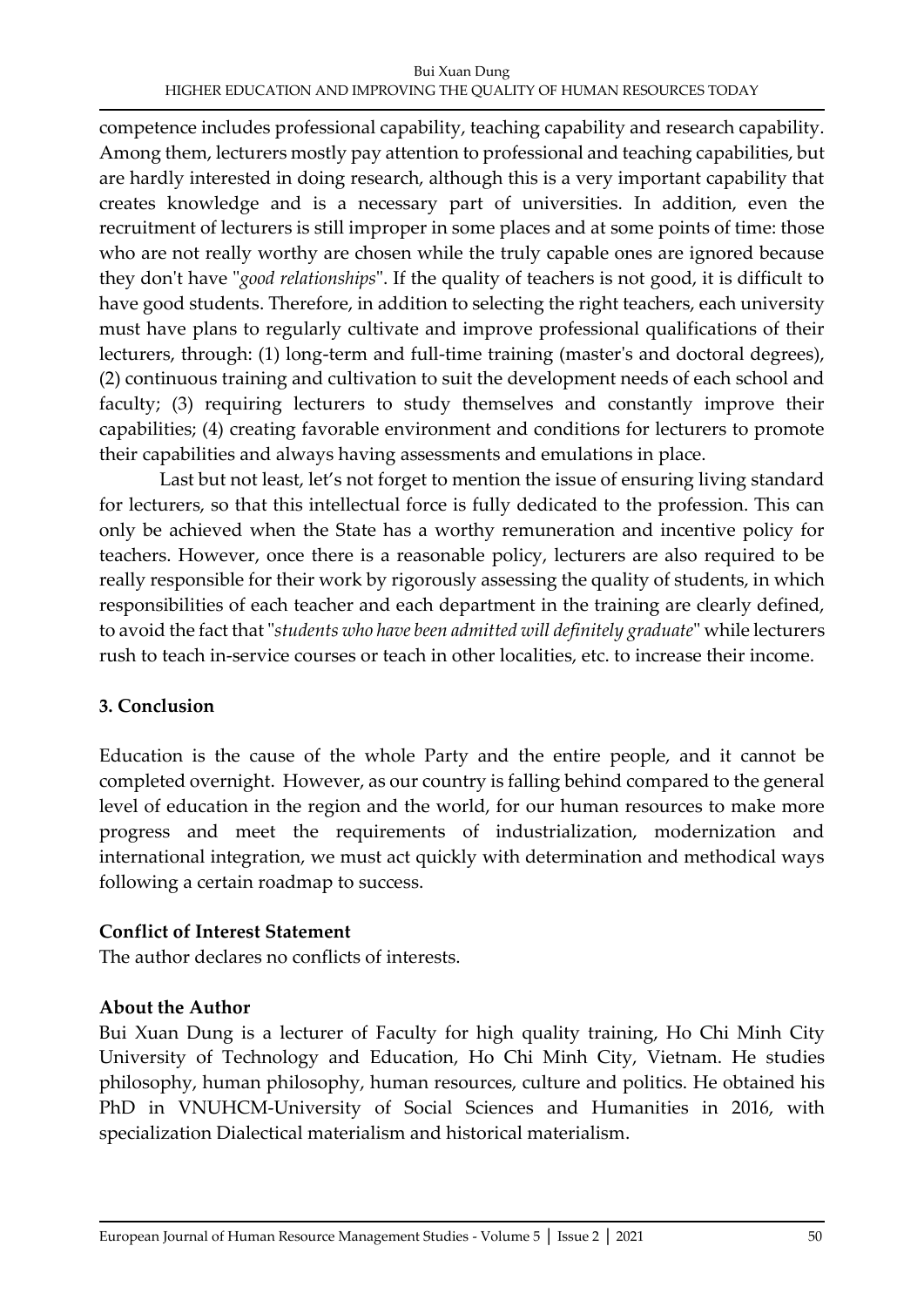### **References**

- Viet Ha, [https://www.vietnamplus.vn/doi-moi-giao-duc-dai-hoc-chia-khoa-cho-nguon](https://www.vietnamplus.vn/doi-moi-giao-duc-dai-hoc-chia-khoa-cho-nguon-nhan-luc-chat-luong-cao/691155.vnp)[nhan-luc-chat-luong-cao/691155.vnp](https://www.vietnamplus.vn/doi-moi-giao-duc-dai-hoc-chia-khoa-cho-nguon-nhan-luc-chat-luong-cao/691155.vnp)
- Nha Uyen, [http://hcm.edu.vn/chuyen-muc/giai-phap-nang-cao-chat-luong-dao-tao](http://hcm.edu.vn/chuyen-muc/giai-phap-nang-cao-chat-luong-dao-tao-nguon-nhan-luc-quoc-te-c41153-65207.aspx)[nguon-nhan-luc-quoc-te-c41153-65207.aspx](http://hcm.edu.vn/chuyen-muc/giai-phap-nang-cao-chat-luong-dao-tao-nguon-nhan-luc-quoc-te-c41153-65207.aspx)
- Nguyen Kim Dung Pham Thi Huong (2017). The current situation of cooperation between universities and enterprises in Vietnam. Journal of Science, Ho Chi Minh City University of Education, Vol. 14, No. 4, pp. 29-41.
- Vu Van Phuc Nguyen Duy Hung (2012). Developing human resources to meet the requirements of industrialization, modernization and international integration. National Politics -Trust Publishing House.
- Ministry of Labor, War Invalids and Social Affairs General Statistics Office (2017). Vietnam Labor Market Update News. No.16, Q4.
- Pham Thi Thu Phuong (2016). Methods of cooperation between training institutions and enterprises in training tourism students to meet the needs of integration. Journal of Science and Technology Development, Vol. 19, No. X5, pp. 120-126.
- Nguyen Dinh Luan (2015). The link between schools and enterprises in training human resources for socio-economic development in Vietnam: situation and recommendations. Journal of Development and Integration, No. 22 (32), pp. 82-87.
- Communist Party of Vietnam (2016). Documents of the 12th National Congress. National Politics -Trust Publishing House
- Tran Anh Tai (2009). Attach training to use, schools to enterprises. Journal of Economics and Business - Vietnam National University, Hanoi, No. 25, pp. 77-81.
- Ngo Thi Nu (2017). Personal capability development of Vietnamese people in the current context of international integration. PhD dissertation, Institute of Philosophy, Ho Chi Minh National Academy of Politics.